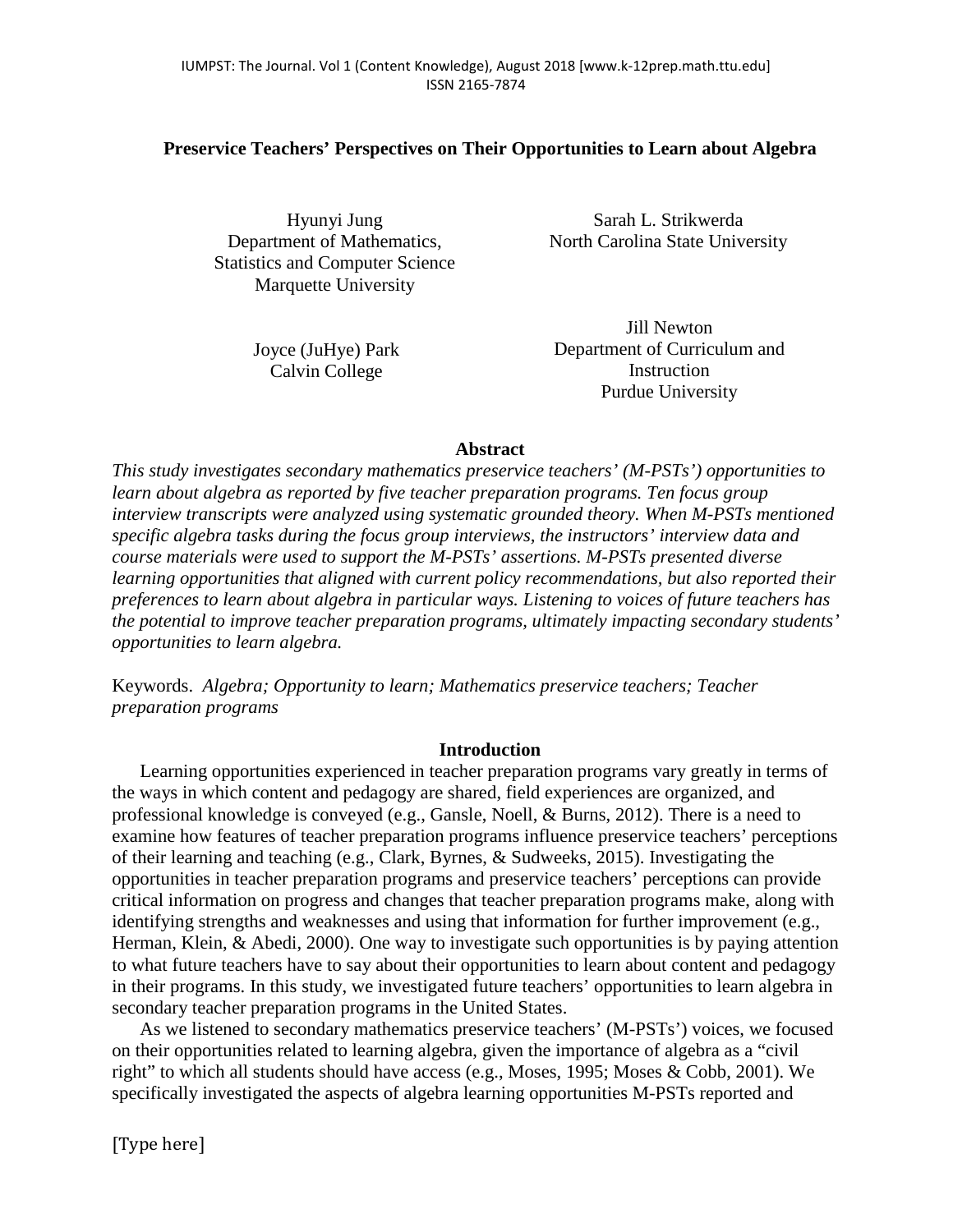worked from the assumption that the experiences they remembered may influence their future algebra teaching. Recognizing the importance of M-PSTs' opportunities to learn algebra, we aim to answer the following research question: *"Which opportunities to learn about algebra in secondary mathematics teacher preparation programs were noteworthy to preservice teachers?"*

# **Algebra Learning and Teaching**

Algebra is widely used in science and engineering (van der Kooij  $\&$  Goddijn, 2011) and is the basis of advanced mathematics and many professional disciplines (Veneciano & Heck, 2016). In 1998, the National Council of Teachers of Mathematics (NCTM) initiated a panel discussion to debate whether all students should learn algebra. All panel members supported algebra-for-all because of the perceived importance of learning algebraic language (Morgatto, 2008). In spite of the importance of algebra, many students do not have sufficient opportunities to investigate its structure, symbols, and applications (e.g., Banerjee & Subramaniam, 2012; Kieran, 1992; Loveless, 2008; MacGregor & Stacey, 1997). Concerns about students' achievement in algebra has led to recommendations that all students should learn algebra prior to secondary school in order to make connections between arithmetic and algebra (Usiskin, 1987).

Given the significance of learning algebra along with the daily struggle that many students face in algebra classes, teachers must be more effectively prepared for teaching algebra to all students. Borko et al. (1992) found that some teachers who knew higher-level mathematics, such as calculus and advanced modern algebra, struggled to answer their students' lower-level mathematics questions because they had not had opportunities to learn about the conceptual difficulties students might face in learning school algebra. In addition, policy documents have provided recommendations for content knowledge that teachers need in order to teach algebra effectively. For example, NCTM (2000) concluded that teachers need opportunities to develop a broad conception of the algebraic concepts students learn prior to each class as well as the concepts that students will likely learn in other courses. Similarly, the Conference Board of the Mathematical Sciences (CBMS) (2001, 2012) recommended that teacher preparation programs provide opportunities for M-PSTs to learn about algebra with multiple representations and technologies. Diverse opportunities to learn about algebra should be studied in terms of the perceptions that M-PSTs expressed about the opportunities.

### **Opportunities to Learn (OTL)**

The OTL construct has been interpreted in a variety of ways by researchers. In the First International Mathematics Study, the construct was described as "whether or not…students have had the opportunity to study a particular topic or learn how to solve a particular type of problem" (e.g., Husen, 1967, pp. 162-163, cited in Floden, 2002). In the 1980s, international research also began focusing on additional OTL indicators such as how content was presented and who was presenting it (McDonnell, 1995). Similarly, Brewer and Stacz (1996) presented overlapping categories for OTLs, which included content and instructional strategies. Content included the extent to which learners had experienced specific topics and how instructional strategies related to the types of teaching experiences that would help them learn the topics.

The notion of OTL continued to evolve when it was included in legislation such as *Goals 2000: Educate America Act* (Guiton & Oakaes, 1995). These changes involved more attention to the psychology of learning. Additionally, OTLs were divided into intended opportunities and achieved opportunities. Gee (2008) emphasized that exposure to the same content does not mean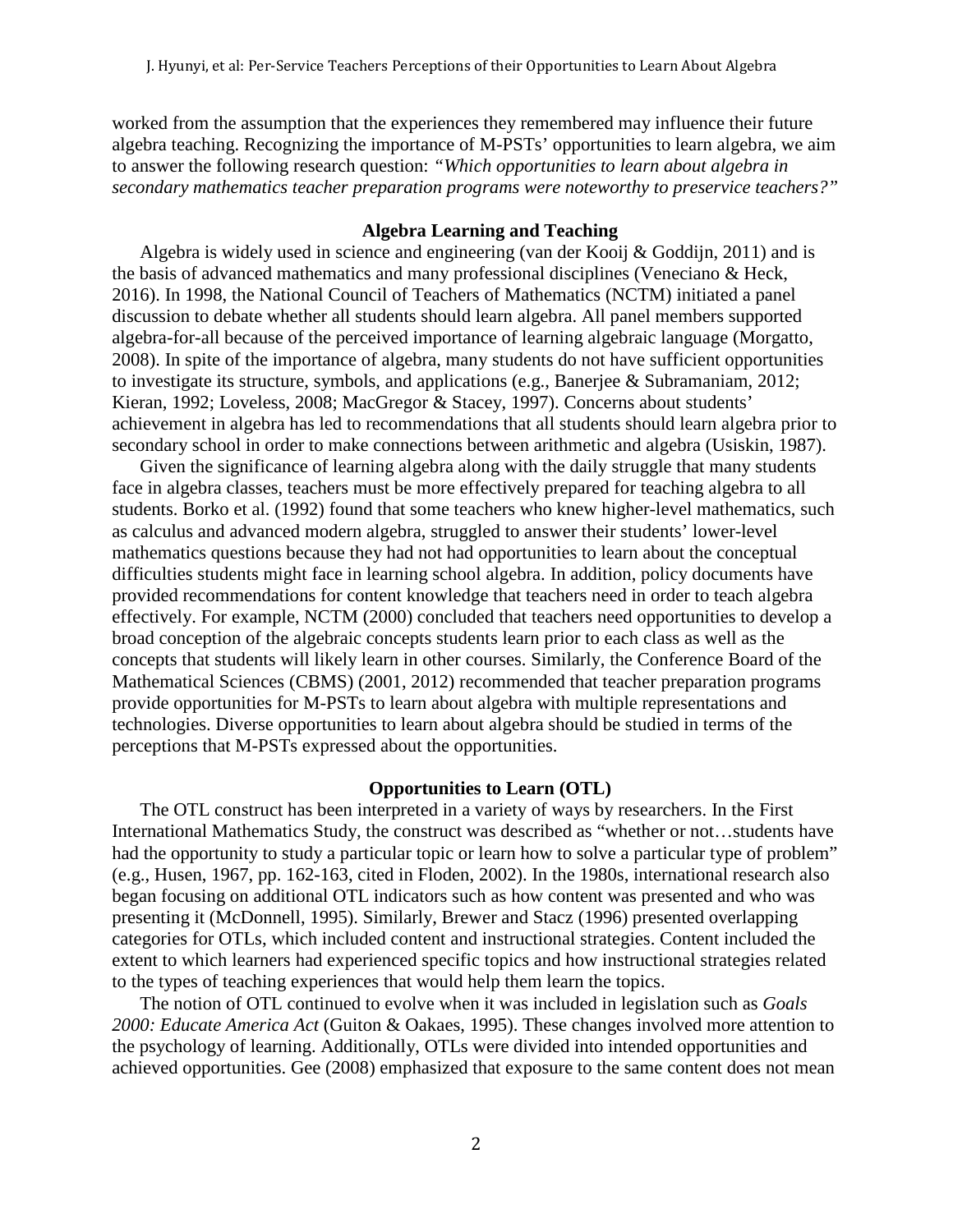that the learners have the same OTL; and accordingly, social and emotional aspects of learners and learning should be considered when researchers assess OTLs.

Based on these different approaches to OTL, we began with M-PSTs' perspectives on their opportunities to learn about algebra. We provide additional algebraic task examples, along with the instructors' intentions and descriptions of teaching the tasks in order to comprehensively describe M-PSTs' opportunities to learn particular topics (e.g., Husen, 1968) and how the topics were presented (e.g., Brewer & Stacz, 1996; McDonnell, 1995).

#### **Methods**

This study, focused on M-PSTs' opportunities to learn algebra, took place as part of a larger study, *Preparing to Teach Algebra* project, which used both a national survey of 128 secondary mathematics teacher education programs and an in-depth case study of five programs. We have named these five programs Great Lakes University (GLU), Midwestern Research University (MRU), Midwestern Urban University (MUU), Southeastern Research University (SRU), and Western Urban University (WUU). The selected programs and universities varied across several dimensions, including the number of students at the university ranging from approximately 9,000 to 32,000, the admittance criteria ranging from a minimum overall GPA 2.5 to 2.75, and the number of program graduates ranging from 12 to 39 per year. Three programs (i.e., GLU, MUU, WUU) were housed in Masters-granting universities and two in Doctorate-granting universities (i.e., MRU, SRU). At each university, we conducted two focus group interviews each with 3-4 M-PSTs who were near the end of their program (i.e., 10 focus group interviews total). These M-PSTs were recruited by site coordinators who was knowledgeable about their respective secondary mathematics education program with an effort to maximize gender, race, and ethnic diversity; it was not a requirement that the M-PSTs took courses from the set of instructors interviewed in the study.

We also conducted individual interviews with 48 instructors of required courses in these five programs. The number of required courses for M-PSTs to learn algebra and learn to teach algebra varied across the five programs, and each course was selected by the site coordinator in the program. We interviewed 10-13 instructors in four of the five programs; the fifth program was a post-baccalaureate program and we interviewed three instructors. The selected courses included mathematics courses (e.g., Linear Algebra, Abstract Algebra), mathematics-for-teachers courses specifically designed to connect college mathematics with school mathematics (e.g., Algebra in the Curriculum), mathematical education courses (e.g., Secondary Mathematics Methods), and education courses on algebra equity issues (e.g., Teaching in a Diverse Society). Moreover, we collected course materials (e.g., syllabus, tasks) from each instructor.

**Data Collection.** We used a focus group protocol in order to facilitate discussion among M-PSTs and examine their individual and shared understandings related to opportunities offered in their program (e.g., Flores & Alonso, 1995; Gibbs, 1997). In each focus group interview, the M-PSTs were given a list of required courses in their specific program. We asked them to indicate any experience that provided opportunities to learn algebra and/or to learn how to teach algebra and to make notes. After a few minutes, the group discussed these opportunities. Whenever possible, the facilitator allowed the discussion to continue without interruption; if the discussion strayed away from the topic of opportunities to learn algebra, the facilitator would ask questions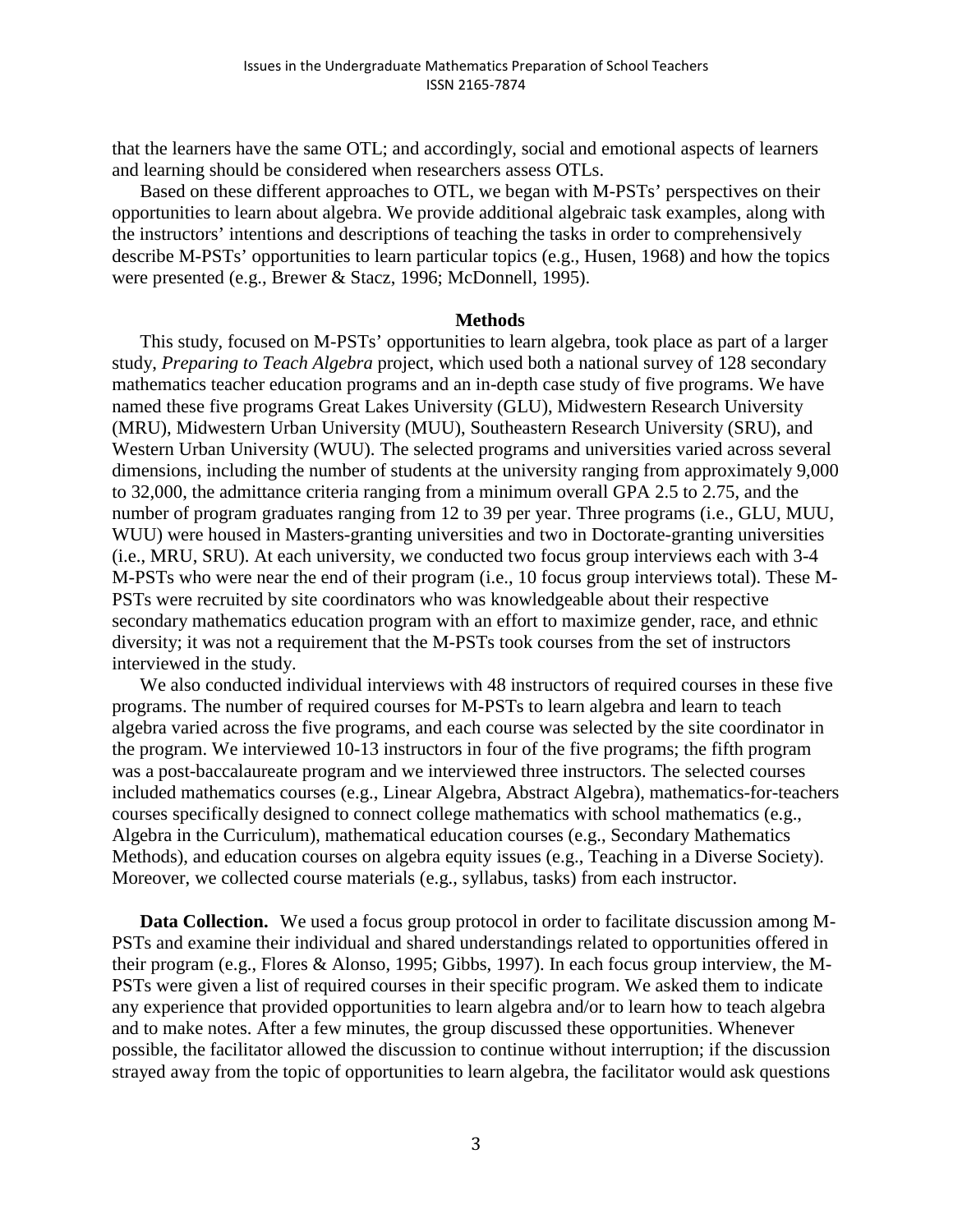to refocus the conversation. Following these discussions, the facilitator would ask a series of set questions to further discussion.

Our instructor interview protocol included similar questions to the focus group protocol. Each instructor and focus group interview took place for 60-90 minutes, and included two pages of facilitator instructions, four pages of 40 interview questions, and three-page handouts describing various aspects of algebra learning and teaching. All interviews were transcribed, reviewed by the research team for validity, and utilized as the primary data source of this analysis. All course materials were also organized into categorized folders.

**Data Analysis.** As part of the larger study, we have previously reported on M-PSTs' opportunities to learn about: (a) algebraic modeling (e.g., Jung, Mintos, & Newton, 2015); (b) equity issues (e.g., Mintos, Hoffman, Kersey, Newton, & Smith, 2018); and (c) algebraic connections (e.g., Newton, Jung, Stehr, & Senk, 2015). For this paper, we focused on the algebra OTLs that M-PSTs remembered from their program. We did not intend to evaluate individual programs in this study, rather present the overall impressions of the M-PSTs.

Using systematic grounded theory (e.g., Strauss & Corbin, 1998), two researchers first coded the focus group interview transcripts on the paragraph level. Then, they coded each excerpt indicating whether the M-PST described their opportunities as positive or negative. Each excerpt was coded as "positive" when phrases such as these were used: "huge for me," "biggest one," "save us," "improved," "becomes clear," "helps," and "got me so strong." For example we coded this excerpt as "positive":

*We used GeoGebra and we would use the functions and kind of manipulate them on there, which helps because then if I teach it, now I know how to use GeoGebra and will use it. (GLU)*

This was coded as "positive" because the M-PST stated that learning about GeoGebra was helpful in preparing him or her to teach algebra using the technology in the future.

Explicit negative evaluation of the opportunities, coded as "negative," included phrases such as "not exactly going to bring that to my students," "not really learning," "don't support," "poorly explained," "not realistic," and, "feel ill prepared." For example we coded this excerpt as "negative":

*Theoretically, the [Algebra, Modeling, and Calculus] in the Curriculum classes are supposed to be between college level and school. But I don't think they do the greatest job. They talk a lot more about the school like Algebra, specifically the Algebra I, talked more about the school Algebra but it didn't really bring in any of the topics from our college level Algebra. (MRU)*

This was coded as "negative" because the M-PST stated that her program did not "do the greatest job."

After independently reading the coded excerpts (149 paragraphs in total), we discussed subcategories that would capture the common ideas of the excerpts; these subcategories were modified until we achieved consensus (Strauss & Corbin, 1998). We present the finalized positive aspect subcategories in Table 1 and describe the negative aspect subcategories in our findings section. More positive aspects of algebra learning opportunities were reported (125 times) than negative aspects (24 times). Two of our team members individually coded the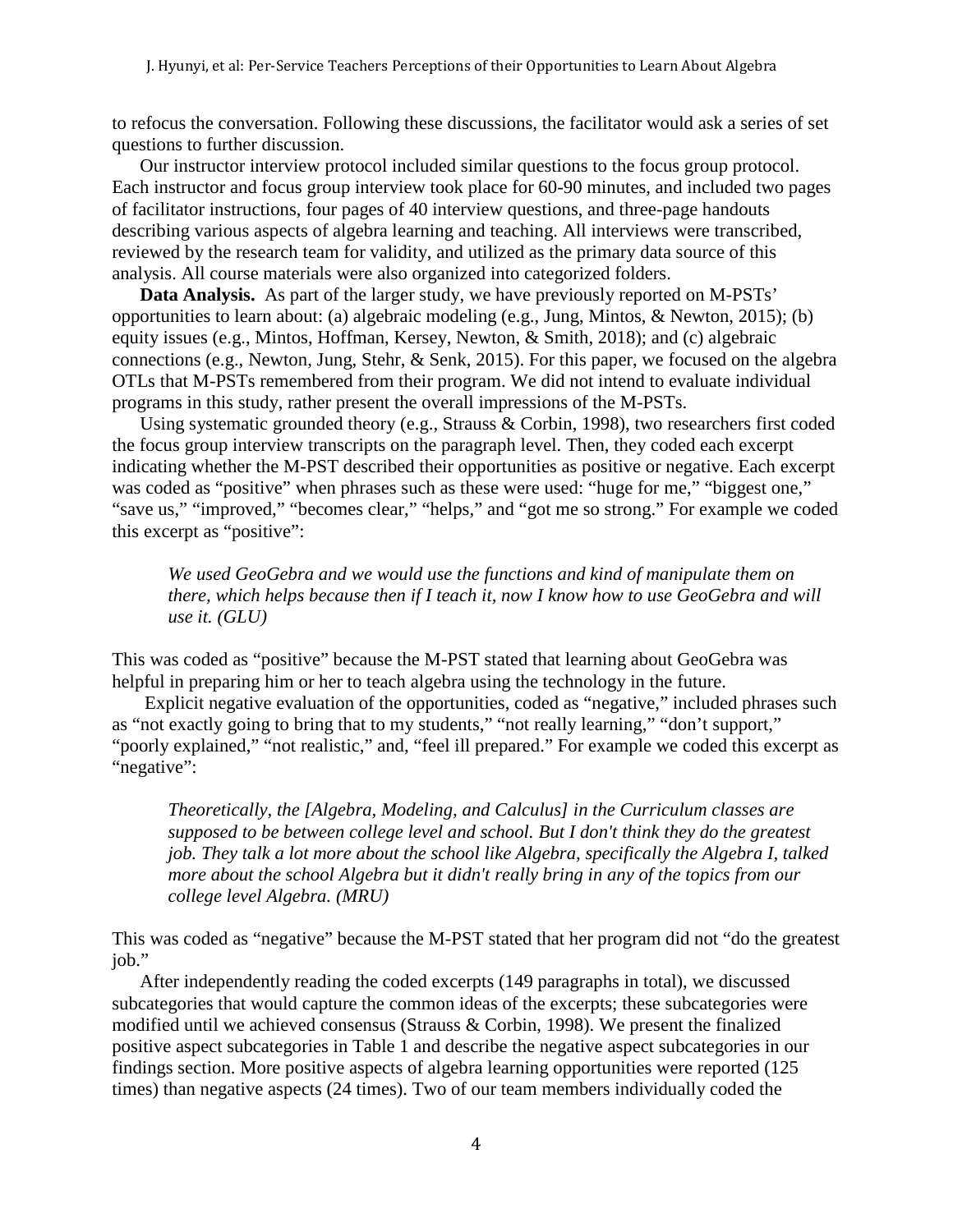excerpts and had 90-98% agreement across the five teacher preparation programs. A third team member reviewed the coded data and discussed the data with the other two members until a consensus was reached. We then counted the number of times each aspect appeared in the interviews from the five programs.

Once the transcripts were coded, we searched for algebra tasks and instructor interviews describing the tasks, in order to include details related to the positive aspects of opportunities that several M-PSTs mentioned. All the algebra tasks were reviewed in order to select ones that clearly show positive algebra opportunities M-PSTs described, along with instructor's purposes and instructional strategies used to implement the tasks. We used the tasks, and participants' reports to describe how the algebra topics were presented, implemented, and perceived (e.g., Brewer & Stacz, 1996; Gee, 2008; Husen, 1968; McDonnell, 1995).

# **Findings**

We aimed to answer our research question (i.e. "Which opportunities to learn about algebra in secondary mathematics teacher preparation programs were noteworthy to preservice teachers?") using the opportunities reported by M-PSTs as a proxy for "noteworthy." Accordingly, we describe the evaluation of opportunities reported by M-PSTs in five secondary mathematics teacher preparation programs and sample tasks that reveal the positive aspects of those learning opportunities.

**Positive Aspects of Opportunities Reported in Teacher Education Programs.** When analyzing the positive aspects of teacher education programs, several aspects were repeated frequently. These included (a) use representations to make concepts visual; (b) develop a coherent view of algebra and its place in mathematics; (c) use tools or technologies to learn or teach the content; (d) apply the concepts in real-world contexts; (e) engage in discovering the concepts; (f) understand students' approaches to the content; (g) collaborate to learn the content; and (h) teach algebra lessons in secondary classrooms or to other M-PSTs. We present sample statements coded for these aspects of opportunities in Table 1.

| Aspects of Opportunities to Learn Algebra Reported as Positive by M-PSTs |                                                                                                                                                                                                                                                                                                                  |  |  |  |
|--------------------------------------------------------------------------|------------------------------------------------------------------------------------------------------------------------------------------------------------------------------------------------------------------------------------------------------------------------------------------------------------------|--|--|--|
| Category                                                                 | Sample statement                                                                                                                                                                                                                                                                                                 |  |  |  |
| Use representations<br>to make concepts<br>visual                        | Again, I would say in my Discrete Math class with set theory,<br>seeing the relation "A union B," or something, being able to<br>draw a Venn diagram to represent A as this part of circle, B as<br>this part of the circle and therefore A union B is the part of the<br>circle, so that helps. (MRU)           |  |  |  |
| Develop coherent<br>view of algebra and<br>its place in<br>mathematics   | S2: I was thinking a lot about the connections between<br>college and school algebra and so like Abstract Algebra and<br>Advanced Calculus are both focused a lot on proving<br>commutative laws stuff like that and like integers and real<br>numbers. And those are things that like, in grade school we learn |  |  |  |

| Table 1                                                                  |
|--------------------------------------------------------------------------|
| Aspects of Opportunities to Learn Algebra Reported as Positive by M-PSTs |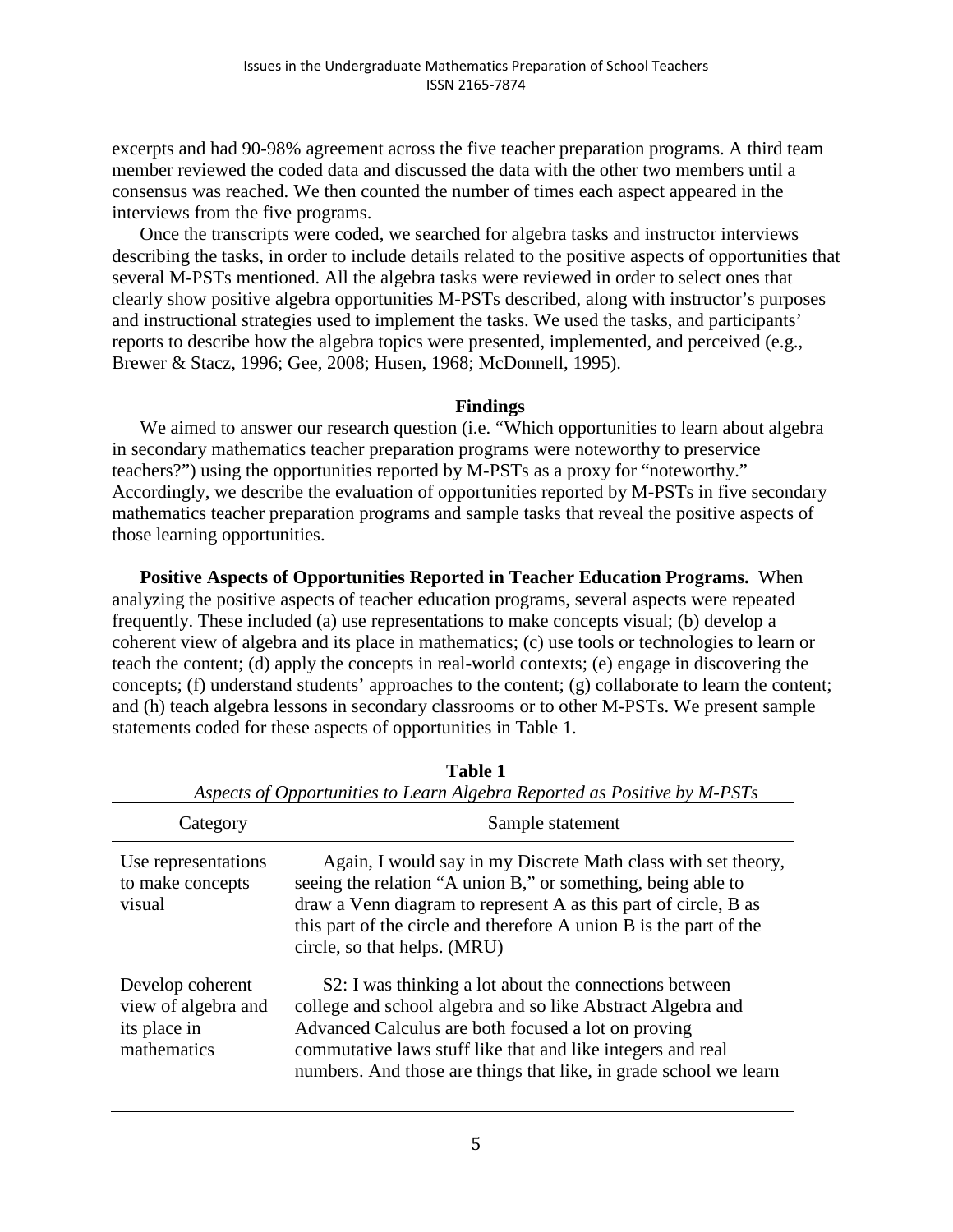the definitions and we can repeat them, but I guess, I probably didn't understand them as well."

IN: "And do you think it's purposeful if the professor is trying to help you I mean, is there an effort to try to help you connect what you're doing now to what you did then?"

S2: "Um, I want to say no, but for me personally it helped me understand just everything that I've learned and things started making a lot more sense and I think that's really important for a teacher to know. Um, because you can repeat a definition out to a student but if you really understand the properties of it, if they get stuck you can explain it better. (MUU)

technologies to learn or teach the content We used different, we used GeoGebra and we would use the functions and kind of manipulate them on there, which helps because then if I teach it, now I know how to use GeoGebra and use it. (GLU)

Apply concepts in real-world contexts One of the things I thought too, I forget if it was Mathematics for Secondary Teachers or Middle School Mathematics Methods, one of the thing from Dan Meyer was the problem where we all know about the problem where a cylinder fills up with water this fast, how long does it take to fill up? And we looked at this one blog off of Dan Meyer, which said this is what you want to show students. Show students a picture -- or show students a video of a can filling up with water. Don't give them any information, just the video, and then ask them how long does it take for them to fill it up? And I think that as a general idea kind of helped frame the idea when we want to teach modeling to students, we don't necessarily have to provide them with all of the exact necessary information that we typically would see in a story problem. (GLU) Engage in discovering the concepts And it was partly due to the professor. He was just great about whatever. We could have been learning about algebra or geometry and he was just... He really looked in depth. We

Use tools or

**Understand** students' approaches to the content One of the projects we had within that class is to go observe an ESL student at a school and based on that we wrote a paper and she asked us to reflect what we would do for that specific student as math teachers. So we looked at their English level, their background, their family, where are they coming from, and I believe we did have a discussion on that, so it helped us. Once you have that specific student, then I think that's when you start working. Okay, what would I specifically do? (WUU)

discovered everything. (SRU)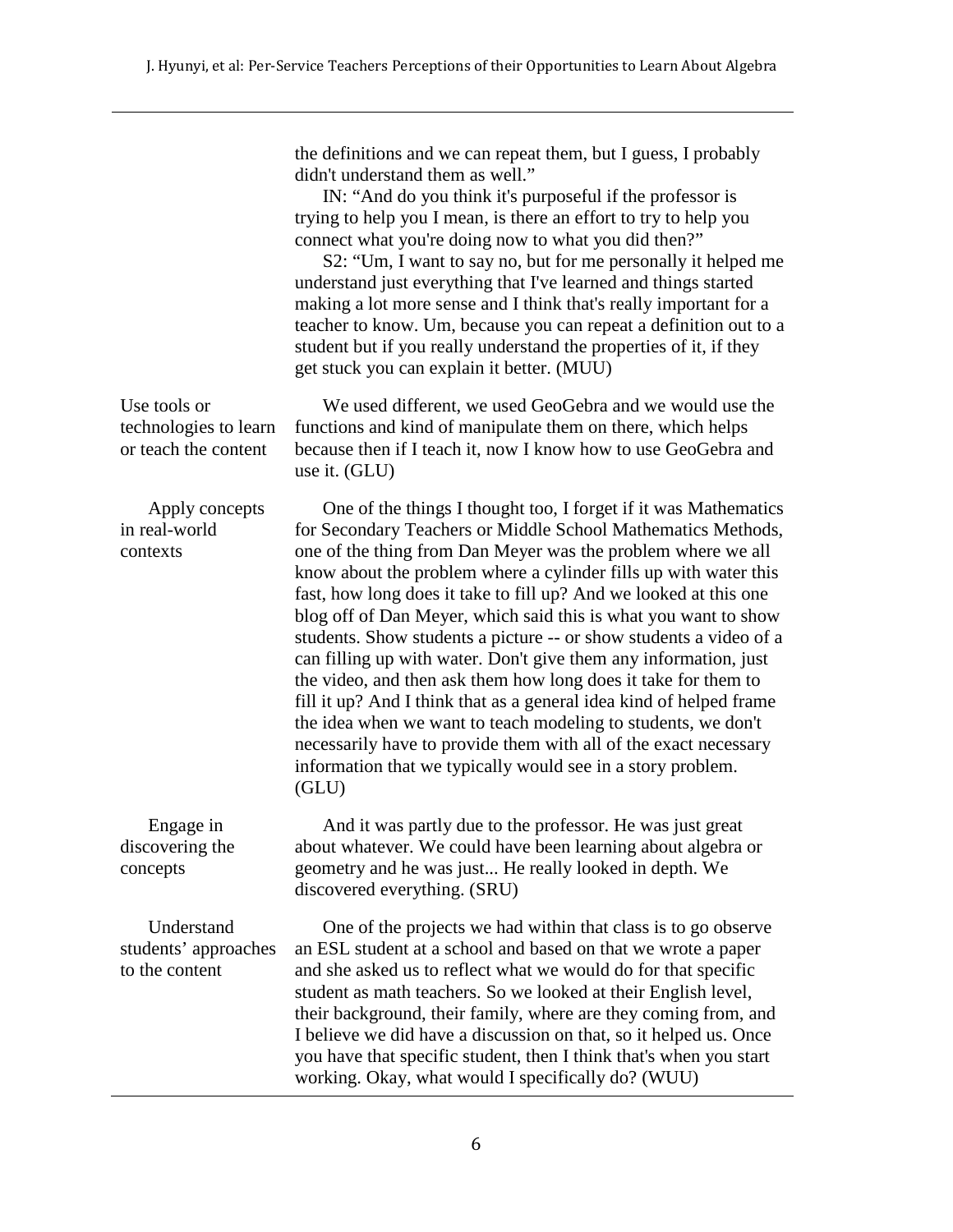| Collaborate to<br>learn the content | You know I've only taken a handful of these math classes,<br>but in Discrete Math, it is very group orientated and I do really<br>appreciate that. I benefit a lot from the group mentality. (MRU) |
|-------------------------------------|----------------------------------------------------------------------------------------------------------------------------------------------------------------------------------------------------|
| Teach algebra                       | I mean the field experiences were obviously the mostfar                                                                                                                                            |
| lessons in secondary                | and away the most useful things for me. You just got to see                                                                                                                                        |
| classrooms or to                    | people actually teaching algebra and then you got a chance to try                                                                                                                                  |
| peer M-PSTs                         | it yourself, so that was definitely the most helpful. (MRU)                                                                                                                                        |

We also summarized the total number of positive aspects of opportunities reported by M-PSTs in the five programs. (See Table 2.)

|                                                | Positive Aspects and Extent of Opportunities Reported by the M-PSTs |                  |            |
|------------------------------------------------|---------------------------------------------------------------------|------------------|------------|
|                                                | <b>Reported Positive Aspects of Opportunities to Learn Algebra</b>  | $\boldsymbol{n}$ | (% )       |
| a) Use representations to make concepts visual |                                                                     | 26               | $(22.2\%)$ |
| mathematics                                    | b) Develop a coherent view of algebra and its place in              | 24               | $(20.5\%)$ |
|                                                | c) Use tools or technologies to learn or teach the content          | 20               | $(17.1\%)$ |
| d) Apply concepts in real-world contexts       |                                                                     | 13               | $(11.1\%)$ |
| e) Engage in discovering the concepts          |                                                                     | 10               | $(8.5\%)$  |
| f)                                             | Understand students' approaches to the content                      | 10               | $(8.5\%)$  |
| Collaborate to learn the content<br>g)         |                                                                     | 9                | $(7.7\%)$  |
| M-PST <sub>s</sub>                             | h) Teach algebra lessons in secondary classrooms or to other        | 5                | $(4.3\%)$  |
| <b>Total</b>                                   |                                                                     | 117              | $(100\%)$  |

**Table 2**

*Note. n* represents the number of interview segments coded

Overall, using representations to make algebraic concepts visual was mentioned most often, followed by developing a coherent view of algebra and its place in mathematics, and using tools or technologies to learn or teach algebra; these opportunities were mentioned as positive by M-PSTs in nearly every program. Other unique positive opportunities were not listed in Table 2 because they were only reported by M-PSTs in one program (8 excerpts). For instance, M-PSTs at GLU emphasized the use of multiple strategies to solve a problem involving algebraic concepts. Among several positive learning opportunities mentioned by M-PSTs, there were algebraic tasks that both the M-PSTs and instructors described during the interview. In the following section, we describe sample tasks that the instructors provided, followed by corresponding comments from both the instructors and M-PSTs.

**Algebraic tasks recommended by M-PSTs and instructors.** An instructor of mathematicsfor-secondary teachers course at GLU described a task that required M-PSTs to use algebra tiles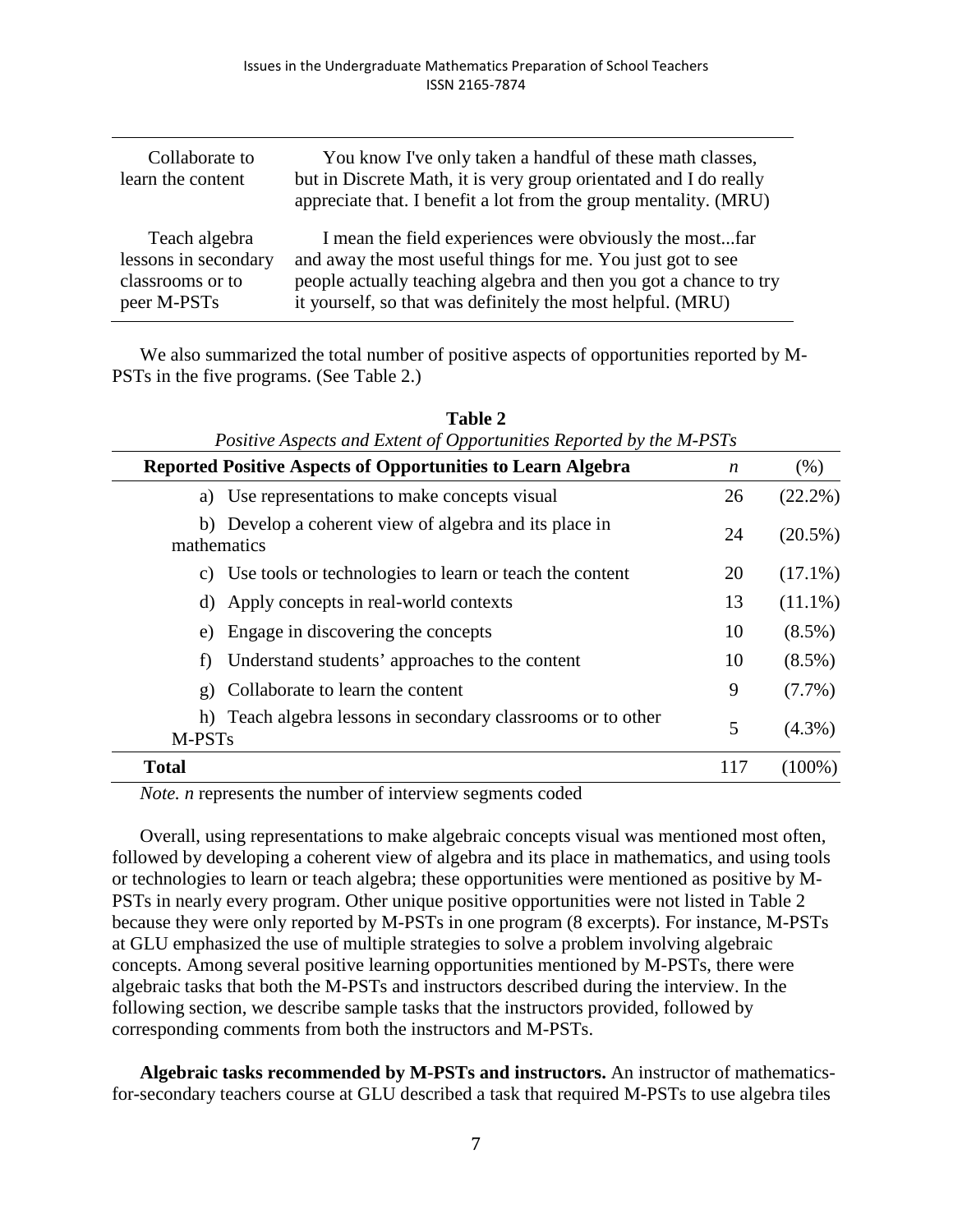to develop conceptual understanding related to multiplying and factoring two polynomials. The task included a sentence: "algebra is one of the points where many students are turned off by math." Students discussed the following question: "Why do you think that might be?" M-PSTs were then asked to collaboratively use algebra tiles, sketch rectangles that represent several polynomial combinations (e.g.,  $x-1$  by  $x+2$ ,  $x-2$  by  $2x-1$ ), and find the area of the rectangles. They were also asked to arrange the algebra tiles to represent the polynomials (e.g.,  $x^2 + 4x +$ 4), which helps them visualize factoring the polynomials.

The instructor described algebra tiles as a tool to represent algebraic symbols and relationships. He said

*It emphasizes the multiplicative structure of algebra...So we spend a lot of time thinking about 'what does it mean to be factorable?" and we connect it with specific skills like polynomial division or synthetic division and try to tie it to the graphical representation.* 

The instructor's emphasis on developing M-PSTs' conceptual understanding of factoring polynomials was confirmed by the M-PSTs in his course. An M-PST at GLU stated,

*Well, like completing the square and just - like using the algebra tiles to multiply two polynomials or even factoring two polynomials. I think that was huge because in my mind the algebra always just clicked but if somebody asked me how I did it, I'd just be like, "It just works!" So..."Don't you see my work?" But the algebra tiles I think they helped create a visual that explains what's happening algebraically.*

This alignment of the task provided by the instructor and the comments from both the instructor and M-PSTs address the following positive aspects of opportunities listed in Table 2: (a) Use representations to make concepts visual; (b) Develop a coherent view of algebra and its place in mathematics; (c) Use tools or technologies to learn or teach the content; and (g) Collaborate to learn the content. M-PSTs saw the value of using representations (e.g., rectangle sketches) to visualize symbols, developed a coherent view of algebra by connecting polynomials with area models, used tools (e.g., algebra tiles) to learn about the concepts, and collaboratively represented and discussed the algebraic relationships.

Another noteworthy task was provided by a Modeling in the Curriculum course instructor at MRU. In the task, groups of M-PSTs burned a candle and recorded its height as it burned. They recorded two variables (i.e., the height of the candle and the time) and sketched their predictions of what the results might look like. They also defined the dependent and independent variables, and described the relationship between the variables. Then they found an equation that seemed to be a good fit for the data and graphed the equation with the data.

The instructor described his instructional strategies to implement this task. He commented

,

*I have ten different sized jars, and they light a candle and they cover it with the jar and they time how long it takes to go out. So we have, our data is, volume is the independent variable, and time is the dependent variable, which is kind of a weird thing in itself, because time is almost always [the independent variable], but it's the volume of the jars that's determining the time. We have lots of those discussions too about dependent, independent, how important it is for kids to think about that. And the reason I specifically*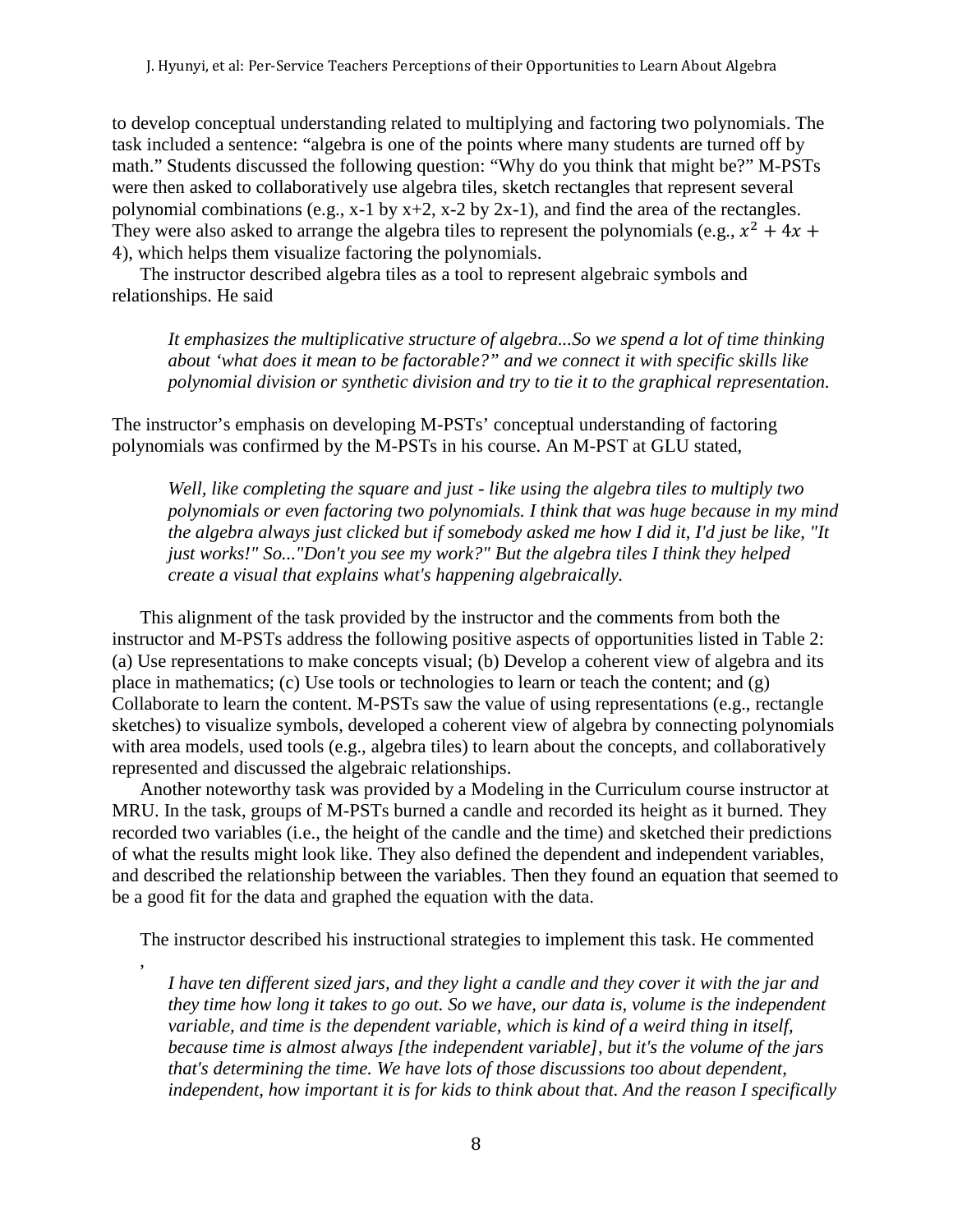*use that experiment is it's not clean data. It's linear, but there's so many other things going on, and we talk about simplifying assumptions, "What are some underlying variables that are making it not linear? And they conjecture what those might be. But, ok, but we are gonna say we want it to be linear so our data is like scattered. And so I present it to them as, first of all you can't use any magic buttons, I call them on the calculator, but I want you to find an equation, and we are gonna see who can come up*  with the best equation. So they find equation we kind of compare them...and we put all *their equations onto a spreadsheet or sometimes we do it in the calculator with the list, and then we figure, ok from their equation, what would we expect the times to be? So we have the actual times and their expected times.*

M-PSTs saw the value of this task and reported several positive experiences. When one M-PST said that discussing functions using the data they produced helped them learn about algebra, the other M-PSTs in the focus group agreed that they preferred a realistic approach to encounter algebraic concepts in situations. The other MRU focus group also appreciated the OTLs in this course; they mentioned the efficient use of Excel spreadsheets to represent the collected data.

This candle task and the corresponding comments from both the instructor and M-PSTs also address several positive aspects of opportunities included in Table 2: (a) Use representations to make concepts visual; (c) Use tools or technologies to learn or teach the content; (d) Apply concepts in real-world contexts; (e) Engage in discovering the concepts; and (g) Collaborate to learn the content. M-PSTs appreciated their opportunities to represent algebraic concepts (e.g., functions and equations) with graphs. They used technology (e.g., Excel spreadsheets) to represent their own data in the real-world context (burning candles). As they collaboratively produced the data, they engaged with discovering the algebraic equations from the representations of the data.

These two task examples and their implementations reported by both instructors and M-PSTs provide evidence of the positive aspects of learning opportunities described by M-PSTs. M-PSTs also expressed their concerns about the lack of opportunities or less helpful opportunities to learn about algebra. We describe the negative aspects of opportunities described by M-PSTs in the following section.

**Negative Aspects of Opportunities Reported in Teacher Education Programs.** Overall, the M-PSTs at the five teacher education programs mentioned negative aspects of opportunities 24 times across all interviews. Some M-PSTs reported that their program missed learning opportunities that they felt were important such as learning to teach proofs, functions, algebraic connections, and technology. One M-PST expressed the common concern of not learning how to teach proofs as follows:

*We do learn what goes in to a proof. I can sit down for an hour and write up a two-page proof on some random algebra theorem and it would be correct, but we never learned how can we teach students how to write just a simple geometric proof and I find that to be a little difficult in the classes I'm teaching.*

M-PSTs also reported that they would like to understand more about functions. An M-PST at GLU said,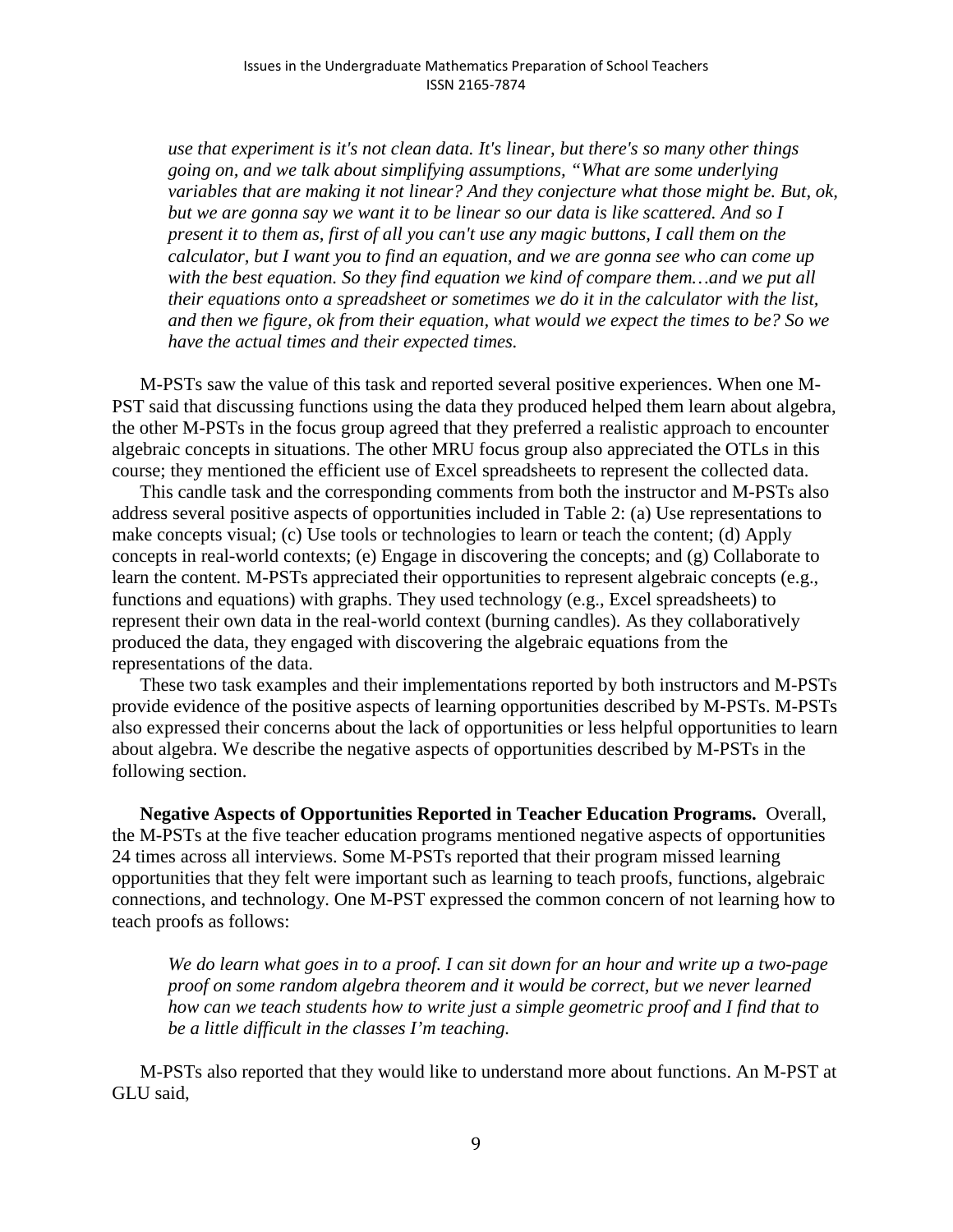*We sort of use functions but don't really learn a whole lot about them. I mean we only learn about certain types of functions: bijective, subjective, and all that stuff. But it didn't really seem like a lot of stuff that I'm thinking, like my knowledge of functions seems like it just came from prior knowledge from when I came to college.*

In terms of making algebraic connections, M-PSTs mentioned that they had opportunities to learn about school algebra, but less opportunities connecting school level algebra with college level algebra. M-PSTs were also expressed that the technology they learned about was difficult to put "into action in an actual classroom." Finally, M-PSTs expressed concern for what they perceived as the overuse of lectures in courses, stating that they struggled to learn in this way. An M-PST from MUU expressed, "I struggled a lot in calculus and I wish group work would have been more the case rather than lecture, putting up problems on the board, and then, you know, that's the end of class." These concerns related to the lack of opportunities to learn about certain topics (e.g., proof, functions) and too many lectures were reported by multiple M-PSTs across universities.

### **Discussion and Implications**

The purpose of this study was to investigate opportunities to learn about algebra that were noteworthy to M-PSTs at five purposefully selected teacher preparation programs. We reported the aspects of opportunities they reported as positive or negative and described examples of positive aspects of learning opportunities. Overall, positive aspects of opportunities were mentioned much more often by M-PSTs than negative aspects. A limitation of these results is that we did not explicitly ask M-PSTs to report positive or negative aspects of opportunities. We focused more on the *specific aspects* of positive or negative opportunities provided by M-PSTs rather than the extent to which M-PSTs reported positive or negative aspects of opportunities. When we examined the aspects of opportunities that M-PSTs reported as positive, for example, we found that all such aspects were valuable for teacher educators to consider (i.e., use representations to make the concepts visual, develop coherent view of algebra and its place in mathematics, use tools or technologies to learn or teach the content, apply concepts in real-world contexts, engage in discovering the concepts, understand students' approaches to the content, collaborate to learn the concepts, and teach algebra lessons in secondary classroom or to peer M-PSTs). These positive aspects of opportunities have also been recommended by professional organizations, such as CBMS (2012) and the National Council for Accreditation of Teacher Education (2011). Some aspects were mentioned by M-PSTs at multiple universities, but not all universities (e.g., develop coherent view of algebra and its place in mathematics, apply the concepts in real-world contexts). Instructors may use these aspects reported by M-PSTs to reflect on their courses and programs as they consider the nature of their own program.

Additionally, some M-PSTs mentioned that their teacher education programs lacked certain opportunities including the following: to learn functions thoroughly, to learn about how to teach proofs effectively, or to learn algebraic concepts through exploration. Despite the research studies and policy documents supporting the necessity of these types of learning opportunities (e.g., CBMS, 2012; NCTM, 2011), several M-PSTs reported feeling unprepared for teaching algebra in these areas. The argument made by Borko et al. (1992) and Turnuklu and Yesildere (2007) that M-PSTs lack opportunities related to making connections between mathematics and pedagogy still seems to apply to teacher preparation programs. Future research is needed to examine the extent and nature of M-PSTs' opportunities to draw connections between content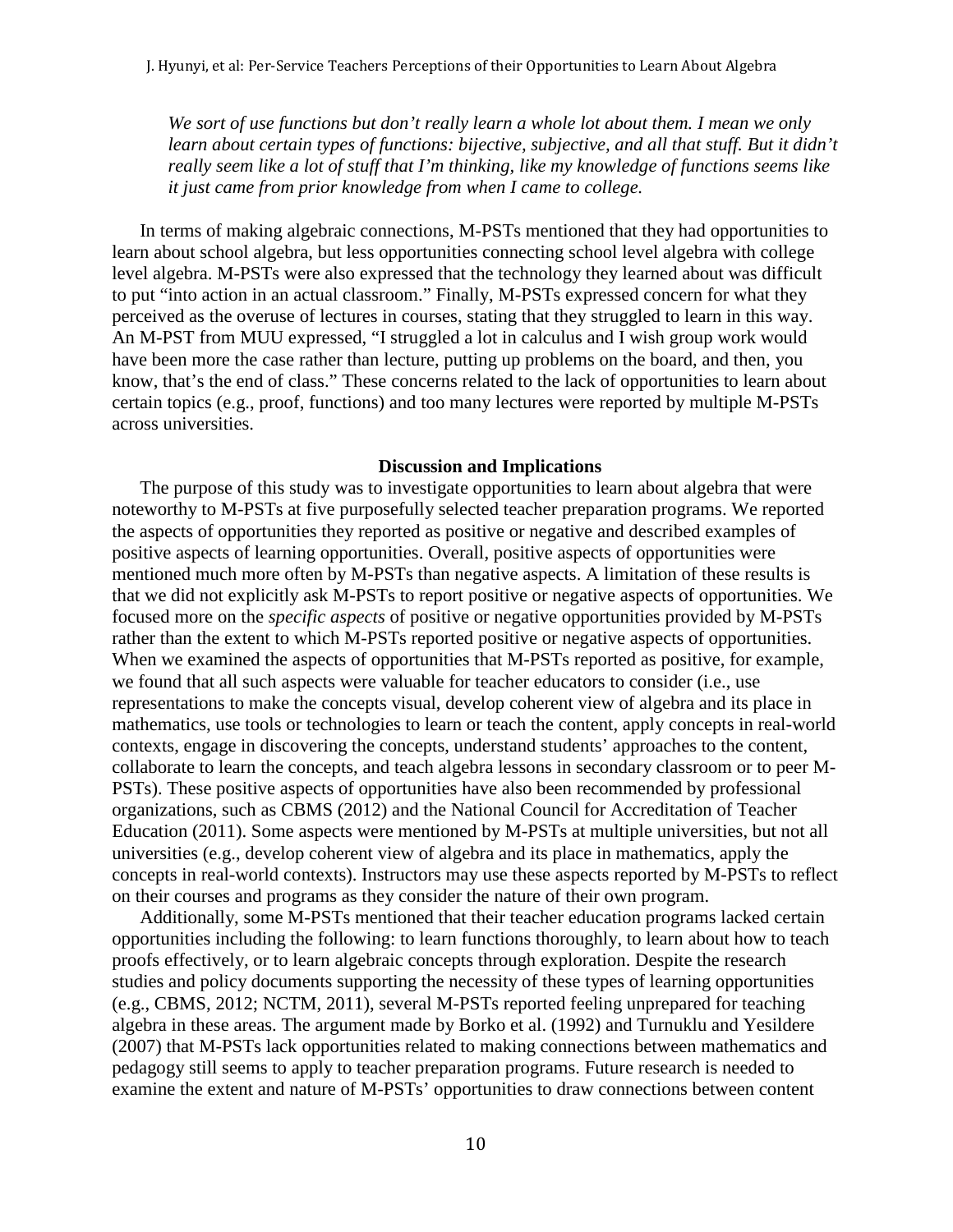and pedagogy. Although our five case study programs varied across several dimensions (e.g., location, size), we acknowledge that a variety of secondary education programs exist in the U.S. Given that our report did not distinguish middle school and high school M-PSTs, future research may focus on the comparison between OTLs reported by middle and high school M-PSTs. Listening to and valuing the voices of future teachers provides possible directions for future research and potential opportunities for improving mathematics teacher preparation.

# **References**

- Banerjee, R., & Subramaniam, K. (2012). Evolution of a teaching approach for beginning algebra. *Educational Studies in Mathematics, 80*(3), 351-367.
- Borko, H., Eisenhart, M., Brown, C., Underhill, R., Jones, D., & Agard, P. (1992). Learning to teach hard mathematics: Do novice teachers and their instructors give up too easily? *Journal for Research in Mathematics Education, 23*(3), 194-222.
- Brewer, D. J., & Stacz, C. (1996). *Enhancing opportunity to learn measures in NCES data*. In G. Hoachlander, J. E. Griffith, & J. H. Ralph (Eds.), From data to information: New directions for the National Center for Education Statistics (pp. 3-1 3-28) (NCES 96-901). Washington, DC: National Center for Education Statistics.
- Carnegie Foundation for the Advancement of Teaching (2011). The Carnegie Classification of Institutions of Higher Education, 2010 edition, Stanford, CA: Author.
- Clark, S. K., Byrnes, D., & Sudweeks, R. R. (2015). A comparative examination of student teacher and intern perceptions of teaching ability at the preservice and inservice stages. *Journal of Teacher Education*, *66*(2), 170-183.
- Conference Board of the Mathematical Sciences. (2001). *Issues in Mathematics Education: Vol. 11. The mathematical education of teachers*. Providence, RI: American Mathematical Society.
- Conference Board of the Mathematical Sciences. (2012). *The mathematical education of teachers II*. Retrieved from [http://www.cbmsweb.org](http://www.cbmsweb.org/)
- Floden, R. E. (2002). The measurement of opportunity to learn. In A. C. Porter & A. Gamoran (Eds.), *Methodological Advances in Cross-National Surveys of Educational Achievement* (pp. 231–266). Washington, DC: National Academies Press.
- Flores, J. C., & Alonso, L. G. (1995). Using focus groups in educational research: Exploring teacher perspectives on educational change. *Evaluation Review*, *19*, 84–101.
- Gansle, K. A., Noell, G. H., & Burns, J. M. (2012). Do student achievement outcomes differ across teacher preparation programs? An analysis of teacher education in Louisiana. *Journal of Teacher Education*, *63*(5), 304-317.
- Gee, J. P. (2008). A sociocultural perspective on opportunity to learn. In P.A. Moss, D. C. Pullin, J. P. Gee, D. H. Haertel, & L. J. Young (Eds.), *Assessment, equity, and opportunity to learn* (pp. 76–108). New York: Cambridge University Press.
- Gibbs, A. (1997). Focus groups. *Social Research Update, 19*(8), 1-8.
- Guiton G. & Oakes J. (1995). Opportunity to learn and conceptions of educational equality. *Educational Evaluation and Policy Analysis, 17*(3), 323-336.
- Herman, J. L., Klein, D. C., & Abedi, J. (2000). Assessing students' opportunity to learn: Teacher and student perspectives. *Educational Measurement: Issues and Practice*, *19*(4), 16- 24.
- Husen, T. (1967). *International study of achievement in mathematics: A comparison of twelve*